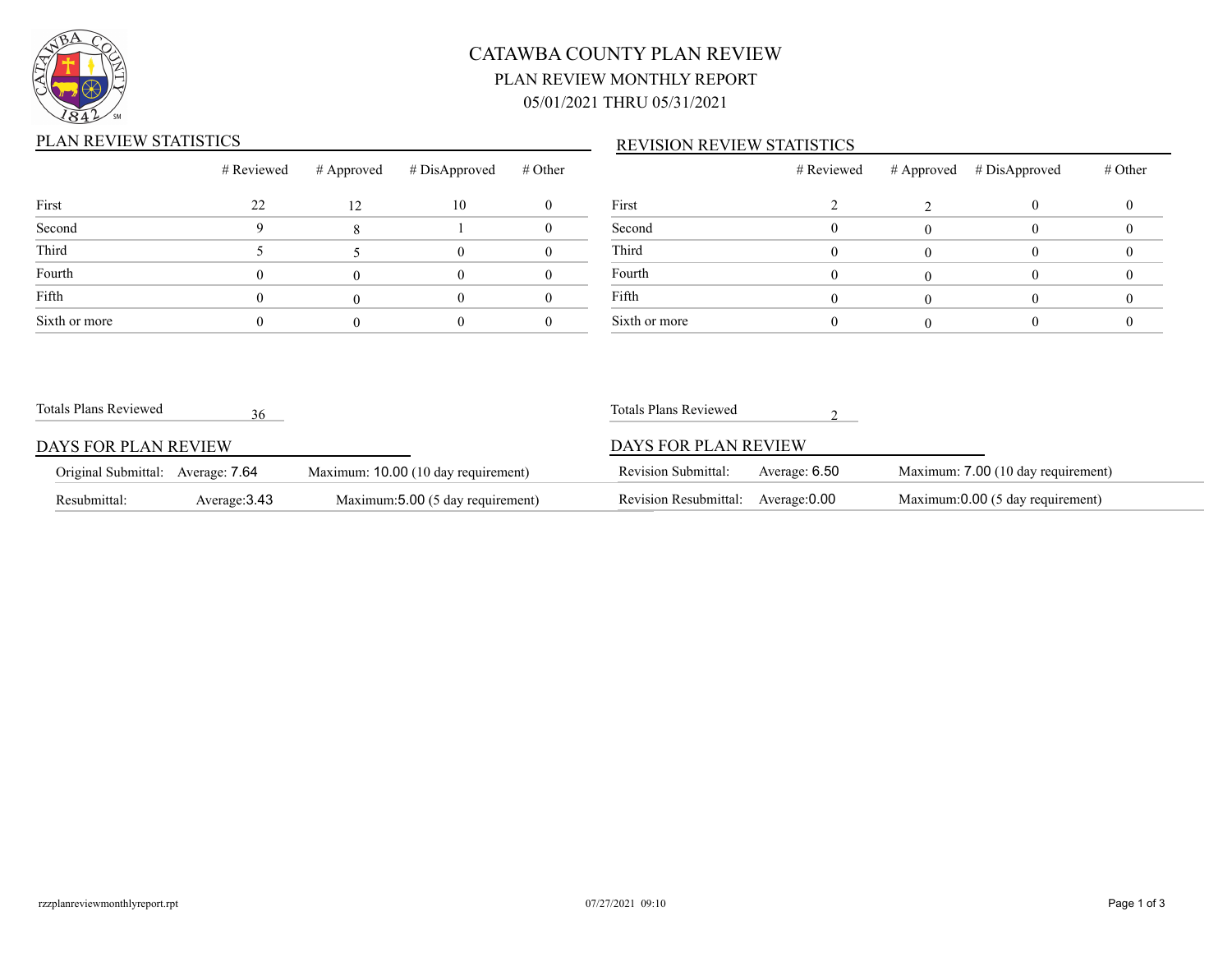

# CATAWBA COUNTY PLAN REVIEW PLAN REVIEW MONTHLY REPORT 05/01/2021 THRU 05/31/2021

#### TOWNHOME REVIEW STATISTICS

|               |  | $#$ Reviewed $#$ Approved $#$ DisApproved | $#$ Other |
|---------------|--|-------------------------------------------|-----------|
| First         |  |                                           |           |
| Second        |  |                                           |           |
| Third         |  |                                           |           |
| Fourth        |  |                                           |           |
| Fifth         |  |                                           |           |
| Sixth or more |  |                                           |           |

#### Totals Plans Reviewed

#### DAYS FOR PLAN REVIEW

| Submittal:   | Average: 8.50 | Maximum: 10.00 (10 day requirement) |  |
|--------------|---------------|-------------------------------------|--|
| Resubmittal: | Average: 0.00 | Maximum:0.00 (5 day requirement)    |  |

2

#### PLAN REVIEW RELATED INSPECTIONS

| <b>Total Number of Inspections:</b> |    |            |            |             |     |             |    |  |
|-------------------------------------|----|------------|------------|-------------|-----|-------------|----|--|
| <b>SAFETY</b>                       | 19 |            |            |             |     |             | 19 |  |
| ALE                                 |    |            |            |             |     |             |    |  |
|                                     |    | <b>BLD</b> | <b>ELE</b> | <b>MECH</b> | PLM | OTHER TOTAL |    |  |

### PLAN REVIEW RELATED INSPECTIONS BY INSPECTOR

| 15 |     |  | 15 | 15                              |
|----|-----|--|----|---------------------------------|
|    | BLD |  |    |                                 |
|    |     |  |    | ELE MECH PLM OTHER TOTAL SAFETY |